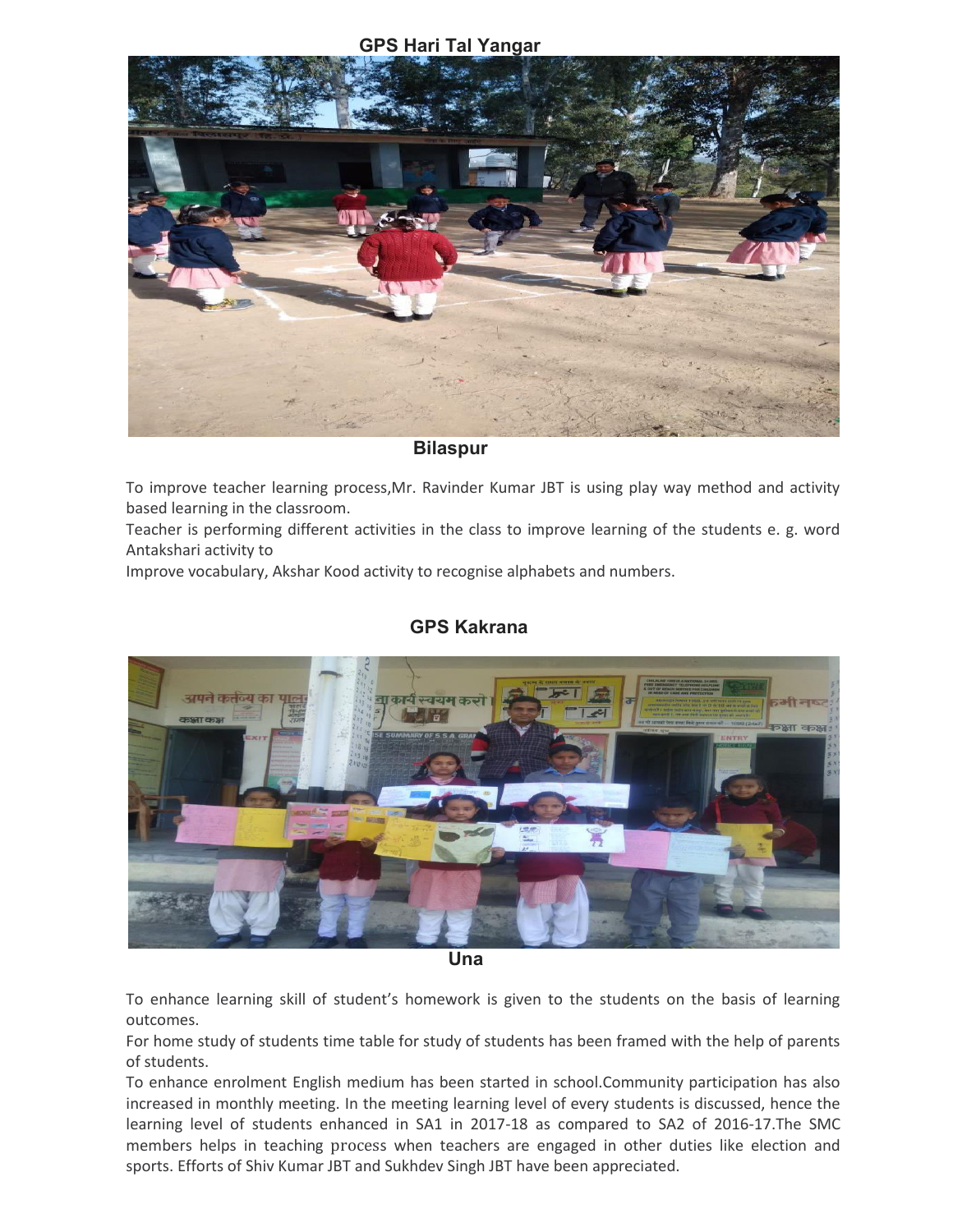# **GPS Budhan**

| Sr. No.    |              | $2017 - 18$ (SA-1) |             |          |          |              |          |             |                                       |          |  |
|------------|--------------|--------------------|-------------|----------|----------|--------------|----------|-------------|---------------------------------------|----------|--|
|            | $\mathbf{A}$ | B                  | $\mathbf C$ | D        | E        | $\mathbf{A}$ | B        | $\mathbf C$ | D                                     | E.       |  |
| <b>Ist</b> | 92.31%       | $0.00\%$           | 7.69%       | $0.00\%$ | $0.00\%$ | 77.27%       | 4.55%    | 13.64%      | 4.55%                                 | $0.00\%$ |  |
| 2nd        | 75.00%       | 0.00%              | 16.67%      | $0.00\%$ | 8.33%    | 92.86%       | 0.00%    | $0.00\%$    | 7.14%                                 | $0.00\%$ |  |
| 3rd        | 40.00%       | 20.00%             | 10.00%      | 30.00%   | 0.00%    | 76.92%       | $0.00\%$ | $0.00\%$    | 23.08%                                | $0.00\%$ |  |
| 4th        | 31.58%       | 21.05%             | 31.58%      | 10.53%   | 5.26%    | 45.45%       | 22.73%   | 18.18%      | 13.64%                                | $0.00\%$ |  |
| 5th        | 35.00%       | 35.00%             | 20.00%      | $0.00\%$ | 10.00%   | 47.62%       | 28.57%   | 9.52%       | 9.52%                                 | 4.76%    |  |
| Average    | 54.78%       | 15.21%             | 17.19%      | 8.11%    | 4.72%    | 68.03%       | 11.17%   | 8.27%       | 11.59%                                | 0.95%    |  |
|            |              |                    |             |          |          |              |          |             | $Hom_2$<br>Disrt. Unit (H.P.)-174 10N |          |  |

#### **Una**

The staff of the school has worked hard and increased enrolment from 79 to 93 in three years (excluding pre primary

Classes).School teachers and SMC has motivated the community to enrol their children in Government school. The classroom ambience is beautifully decorated. Efforts of Sh. Hans Raj CHT, Smt. Sneh Lata, Reena Sharma and Nisha Kumari have been appreciated.

### **GPS Boul**



#### **Una**

The teachers of the school have worked hard and increased the enrolment 92 to 148. The school decorated its classroom with TLM, ensures proper uniform and engages parents actively in the process of learning. The school focus on improving learning level of student by using TLM and regular feedback from their parents

The school started English medium from 1st resulting into admissions from private schools. It actively encourages cultural

Activities participation which has resulted into students participation in District level tournament. The girl's badminton team stood runner up whereas boys teams stood winner at state level tournament... Efforts of Sh. Rakesh Kumar, Sunna Devi and Vijay Kumar has been appreciated in particular